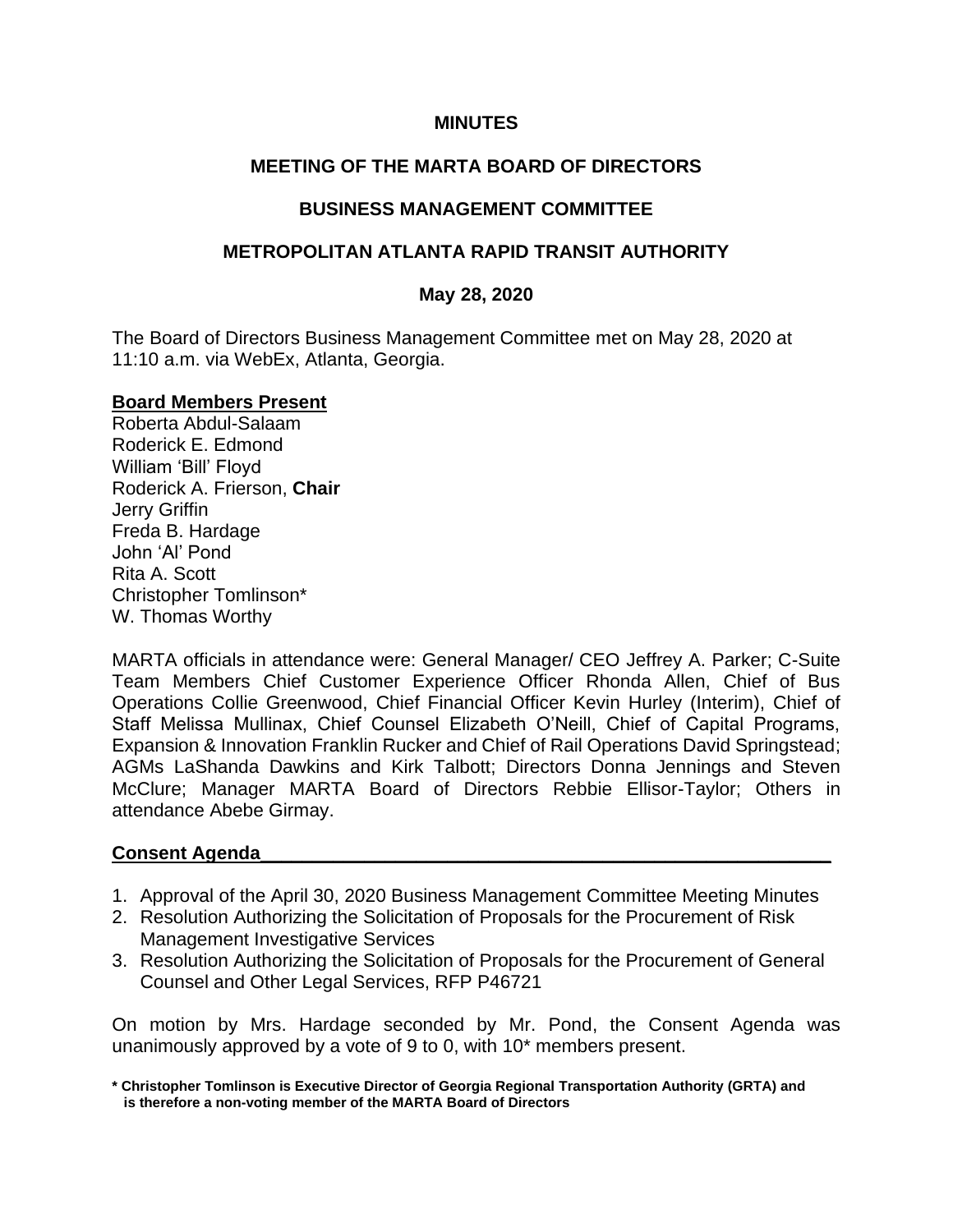### **Individual Agenda\_\_\_\_\_\_\_\_\_\_\_\_\_\_\_\_\_\_\_\_\_\_\_\_\_\_\_\_\_\_\_\_\_\_\_\_\_\_\_\_\_\_\_\_\_\_\_\_\_\_\_\_\_\_**

# **Resolution Authorizing a Modification in Contractual Authorization for Automation of Background Screens, RFP P41453\_**

Mr. McClure presented a resolution authorizing the General Manager/CEO or his delegate to increase the contract value for Automation of Background Screens with First Choice Research and Investigations, LLC dba First Choice Background Screening in the amount of \$100,000.00.

Due to the increased need to perform pre-employment and associated screenings resulting from the 2019 – 2020 Year of the Bus Campaign, the prior approved budgeted amount of the current contract will not adequately fund payment for future invoices. Therefore, Human Resources has requested that the current contract be modified to add an additional \$100,000 for ongoing screenings through December 2020. The amount requested is sufficient to ensure that there is enough funding available for the remainder of the recurring contract.

The original contract did not include sufficient funding for the Third Party and A La Carte Fees. The modification would provide additional funding for this line item to sustain the contract through the remainder of the contract term. The Department of Audit is conducting a price analysis.

On motion by Mr. Griffin seconded by Mrs. Hardage, the minutes were unanimously approved by a vote of 9 to 0, with 10\* members present.

### **Resolution Authorizing the Solicitation of Proposals for the Procurement of automation of Background Screens, RFP P46774\_\_\_\_\_\_\_\_\_\_\_\_\_\_\_\_\_\_\_\_\_\_\_\_\_\_\_\_**

Mr. McClure presented a resolution authorizing the solicitation of Proposals for the Procurement of Automation of Background Screens for estimated amount in \$543,959.60.

MARTA is seeking the services of a Contractor with proven experience to conduct preemployment screenings for candidates considered for positions within the Authority. A preemployment screening may consist of verification of employment, criminal history, credit check, education, motor vehicle reports where applicable and other employment screenings deemed necessary. MARTA utilizes the background screenings to assist with obtaining additional applicant related information to determine applicant's overall employability, thus ensuring the protection of MARTA's customers, employees,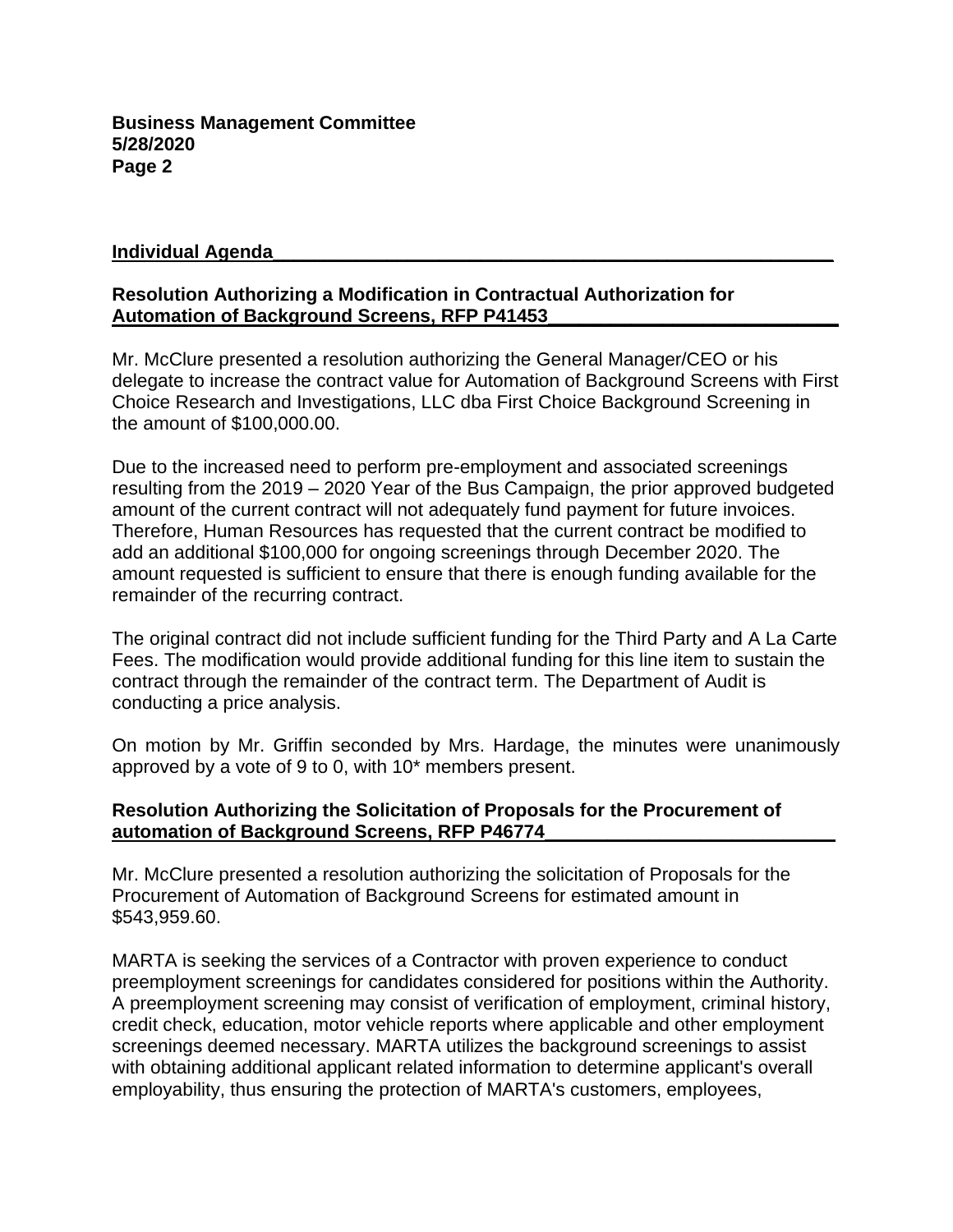property and information. All criminal history and credit checks shall be compliant with the Fair Credit Reporting Act (FCRA).

On motion by Mr. Worthy seconded by Mr. Griffin, the minutes were unanimously approved by a vote of 9 to 0, with 10\* members present.

### **Resolution Authorizing a Modification in Contractual Authorization for the Trapeze Master Agreement, RFP P34149\_\_\_\_\_\_\_\_\_\_\_\_\_\_\_\_\_\_\_\_\_\_\_\_\_\_\_\_\_\_\_\_\_\_\_**

Mr. Talbot presented a resolution authorizing the General Manager/CEO or his delegate to increase the contract value for the Trapeze Master Agreement with Trapeze Software Group, Inc. in the amount of \$583,095.00.

Information Technology (IT) must add four (4) Trapeze software applications, in preparation of MARTA resuming management of the mobility fleet operations. The software applications are listed below:

- The DriverMate Application: Provides functionality for two-way data messaging capabilities, GPS data communication, and 'real-time' vehicle positioning and schedule adherence information.
- The TripSpark Notifications: An add-on to Trapeze's demand response and medical products. This software provides notifications to clients regarding their upcoming scheduled rides. Notifications are outbound via telephone, SMS, and email.
- The TripSpark Management Portal: An add-on to Trapeze's demand response and medical products. It provides an on-line portal that enables passengers to view, book, schedule, and cancel their own bookings
- GTFS-RT Data Assessment which will provides trip updates, routes, vehicle locations and congestion levels information.

The original contract did not include the following four (4) Trapeze software applications: DriverMate Application, TripSpark Notifications, TripSpark Management Portal and GTFS-RT Data Assessment. This modification is to provide for the four (4) applications in preparation of MARTA resuming management of the mobility fleet operations. The Department of Audit is conducting a price analysis.

Mr. Tomlinson asked how would the amended contract impact long-term plans for the CAD-AVL system.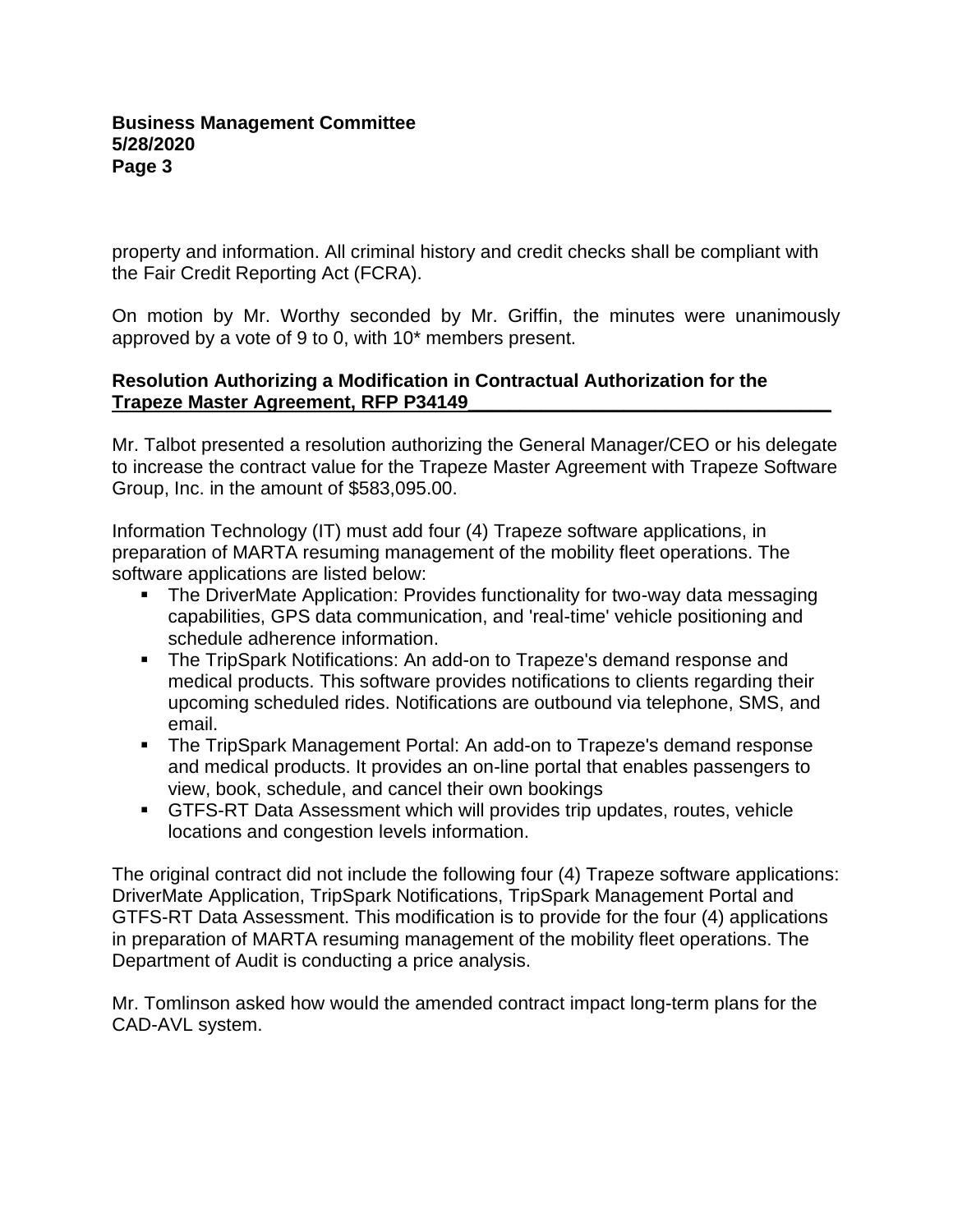Mr. Talbott said MV is the current operator of the Trapeze software. The software would be transferred to Authority's system, which would be operated by MARTA. This would not impact long-term plans for the CAD-AVL system.

Ms. Abdul-Salaam asked would additional staffing be needed.

Mr. Talbott said the existing Trapeze staffing would support this transition. Additional staffing would not be needed.

Mr. Parker added the Authority would continue to have a contractor operate the system. However, MARTA would have ownership of the licenses and data. This would allow the Authority to transition between contractors when needed.

On motion by Mr. Pond seconded by Ms. Abdul-Salaam, the minutes were unanimously approved by a vote of 9 to 0, with 10\* members present.

# **Resolution Authorizing a Modification in Contractual Authorization for Employee Online Performance Management System Software Contract, RFP P44358\_\_\_\_\_\_\_**

Mr. Talbott presented authorizing the General Manager/CEO or his delegate to increase the contract value for the Employee Online Performance Management System Software with SABA Software (Canada) Inc.

The Employee Online Management Performance System Software is designed to align the Authority's departmental objectives with its' employee's performance with internal objectives. The system Employee Online Performance Management Software is used throughout the Authority to perform annual reviews and create development plans for non-represented employees. This automated tool enables the Authority's employees and evaluators to improve administrative time by eliminating the manual paper process. In addition, the Employee Online Performance Management Software provides the ability to track electronic approvals.

SABA Software (Canada) Inc., is the provider of the Employee Online Performance Management System Software which is a firm fixed price contract.

The contract term will be extended for two (2) base years.

MARTA staff is requesting additional funds in the amount of \$152,839.49 to provide for the continuation of services for two (2) years while a new procurement is being solicited.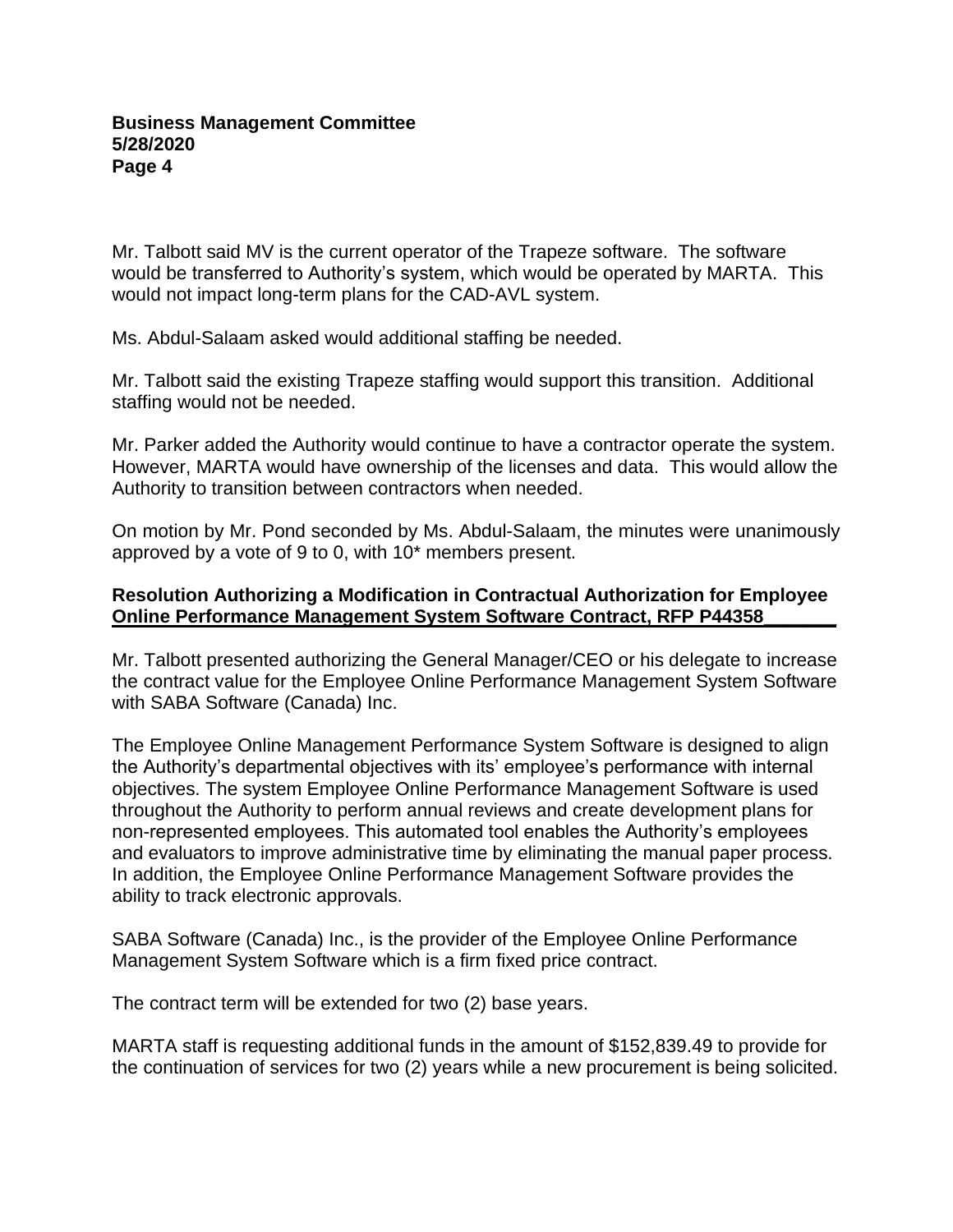The Department of Internal Audit will conduct a price analysis prior to the contract modification.

On motion by Mrs. Hardage seconded by Ms. Abdul-Salaam, the minutes were unanimously approved by a vote of 9 to 0, with 10\* members present.

## **Resolution Authorizing the Expenditure of Capital and Operating Funds for General Consulting and Professional Services for the Department of Technology in Fiscal Year 2021 (July 1, 2020 – June 30, 2021) \_\_\_\_\_\_\_\_\_\_\_\_\_\_\_\_\_\_\_\_\_\_\_\_\_\_\_\_**

Mr. Talbott presented a Resolution authorizing the General Manager/CEO or his delegate to authorize the allocation of \$6,671,027.00 expenditure to Technology staffing vendors holding valid General Service Administration (GSA) Schedule 70. This contract would provide professional and specialized staffing for the Department of Technology.

General Consulting Professional Services (GCPS) contract staff is necessary to implement MARTA's Technology and Technology supported projects identified in the Capital Improvement Program.

These capital projects require highly experienced staff with specialized expertise in the areas of planning, design, implementation, training and documentation.

On motion by Mrs. Hardage seconded by Mr. Worthy, the minutes were unanimously approved by a vote of 9 to 0, with 10\* members present.

# **Resolution to Adopt Fiscal Year 2021 Operation and Capital Funds Budget\_\_\_\_\_\_\_**

Mr. Hurley presented a resolution authorizing the MARTA Board to adopt the Fiscal Year 2021 Operating and Capital Funds Budgets. This resolution also allows for the utilization of prior year carry-over to fund operating and capital costs.

In accordance with the MARTA Act, the Board is required to adopt the Fiscal Year 2021 Budgets on or before the last day of the current Fiscal Year, June 30, 2020, following a public hearing and review of proposed budgets.

Operating Budget – The Budget Summary for Fiscal Year 2021, as shown in Exhibit A, reflects gross operating expenditures of \$627.7M. Of this, \$557.9M is required for net Transit Operations for the cost of providing bus, rail, light-rail and paratransit services in Dekalb, Fulton, City of Atlanta and Clayton County. The remaining \$69.8M is reimbursement of expenses related to the Capital Improvement Program. The allocation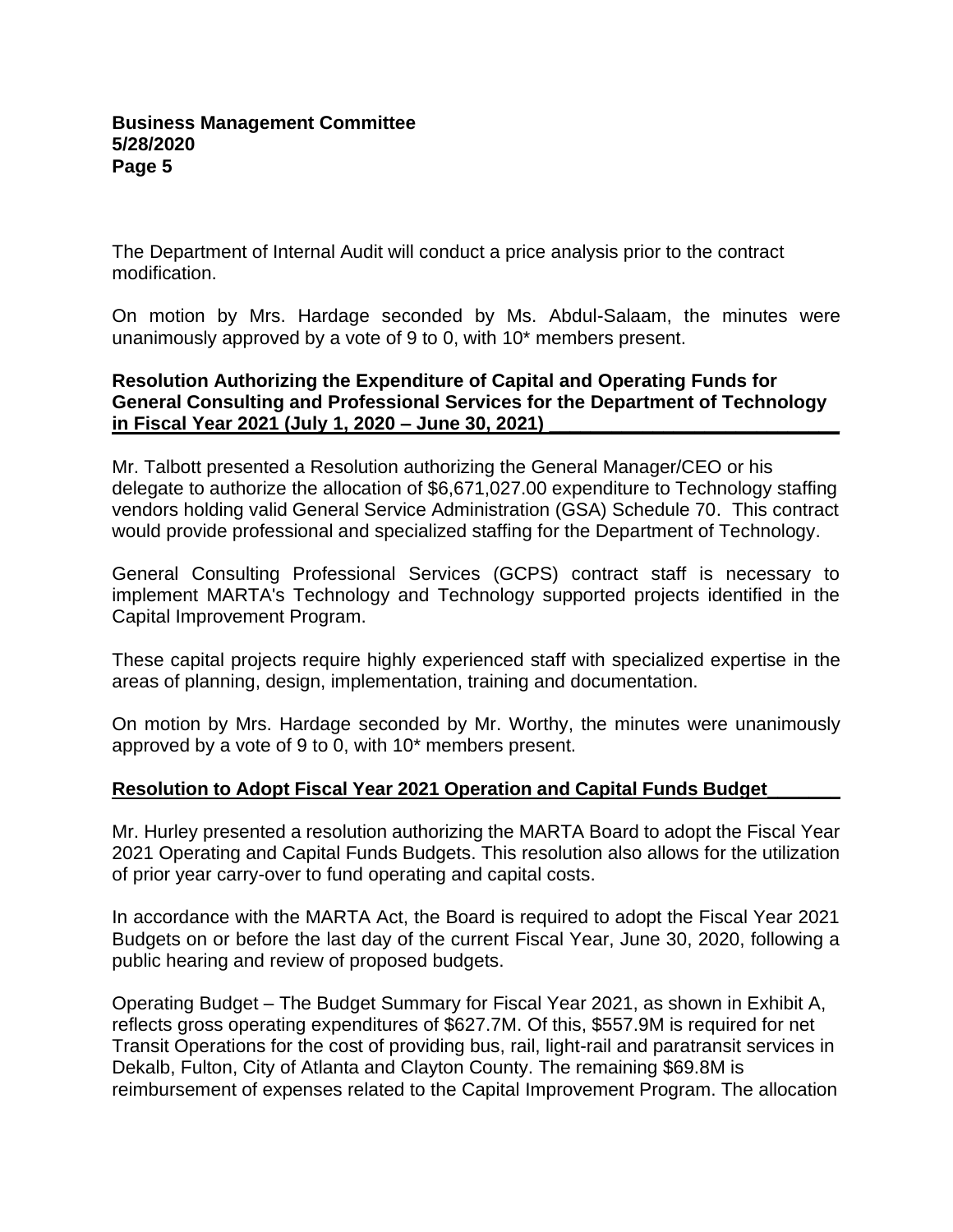#### **Business Management Committee 5/28/2020 Page 6**

is based on direct costs and our cost allocation plan prepared in accordance with FTA guidelines.

Capital Funds Budget – The capital funds budget for Fiscal Year 2021, as shown in Exhibit A, reflects total capital expenditures of \$599.1M for capital disbursements, of which \$159.1M is for the principal and interest on outstanding debt and debt issues. The remaining \$414.4M and \$25.65Mrepresents the Capital Improvement Program and More MARTA expansion initiatives – Clayton County and City of Atlanta, respectively.

Ms. Scott said various DeKalb County community groups and elected officials have expressed concerns regarding the online budget. She asked is there a difference between the budget shared online and the budget book sent via US mail.

Mr. Hurley said no, the internal and external budgets are the same. No adjustments were made.

Ms. Scott said questions from Concerned Citizens for Effective Government were received regarding the process and format for the FY21 budget. She asked if the Authority in compliance with the MARTA Act.

Ms. O'Neill said the Authority is in compliance with regards to the MARTA Act. This year the percentage listing was slightly different than previous years. However, that issue has been addressed with the Concerned Citizens for Effective Government Group.

Ms. Scott said the State of Good Repair for Indian Creek was scheduled to begin in 2020. She asked what is the status of the funding.

Mr. Hurley said the funding for State of Good Repair for Indian Creek is part of Station Rehabilitation Program. These funds are available in the FY21 Budget which would support this initiative.

Ms. Abdul-Salaam said looking at the Top 10 Project List, there are no projects for Clayton County. She asked if Clayton County separated from the FY21 Budget.

Mr. Hurley said the Top 10 Project Lists are the Top 10 Spend Projects for FY21. The largest expense for Clayton County was the Clayton County BRT in the amount of \$1.7M. This project did not reach the level of expense as the other projects on the list.

On motion by Mrs. Hardage seconded by Mr. Pond, the minutes were approved by a vote of 8 to 0, with 10\* members present.

Ms. Abdul-Salaam abstained.